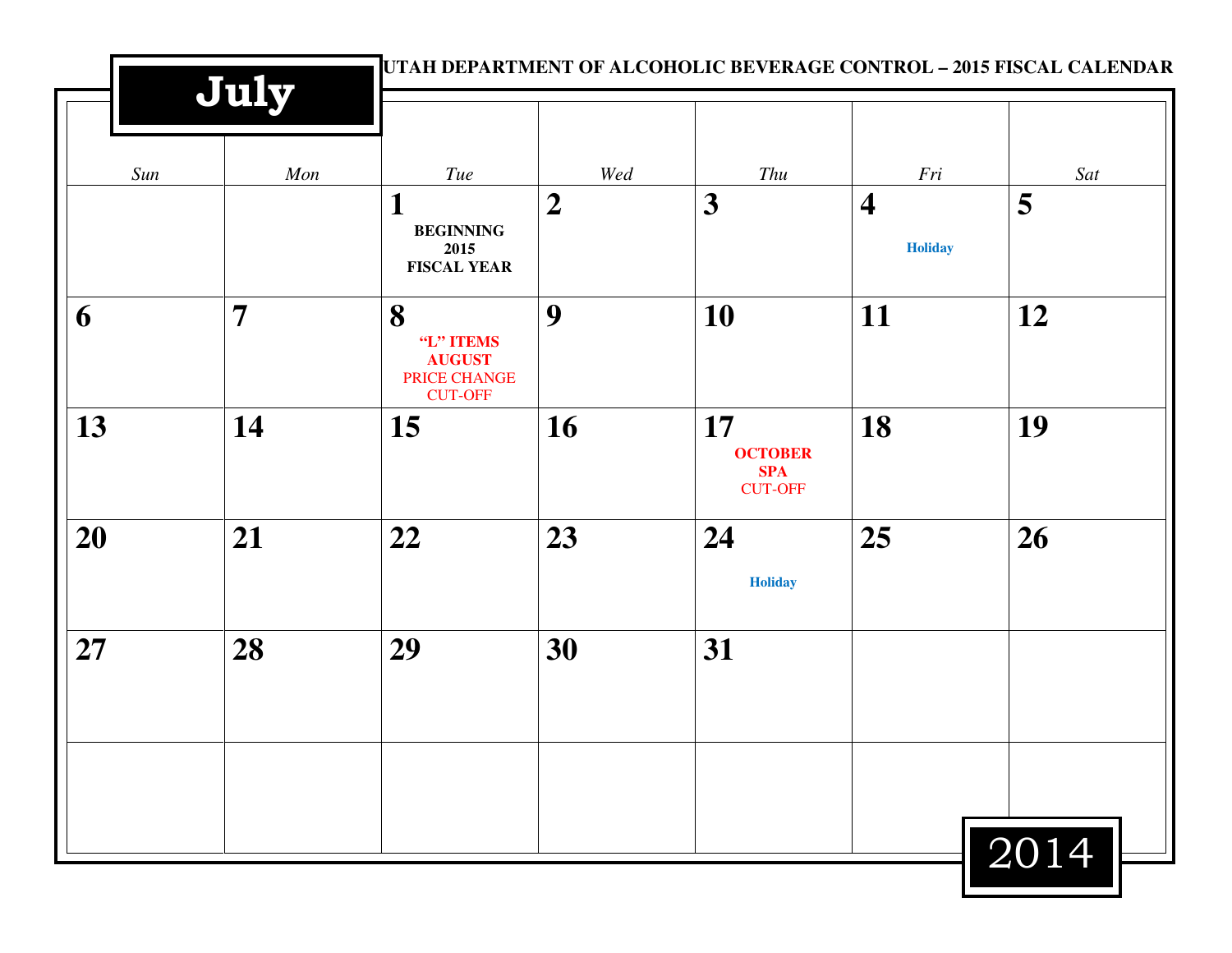|                  | <b>August</b>           |                                                                      |     |                                                                                                 |     | UTAH DEPARTMENT OF ALCOHOLIC BEVERAGE CONTROL - 2015 FISCAL CALENDAR |
|------------------|-------------------------|----------------------------------------------------------------------|-----|-------------------------------------------------------------------------------------------------|-----|----------------------------------------------------------------------|
| Sun              | Mon                     | Tue                                                                  | Wed | Thu                                                                                             | Fri | Sat                                                                  |
|                  |                         |                                                                      |     |                                                                                                 | 1   | $\boldsymbol{2}$<br>July<br><b>Month End</b>                         |
| $\boldsymbol{3}$ | $\overline{\mathbf{4}}$ | 5<br>"L" ITEMS<br><b>SEPTEMBER</b><br>PRICE CHANGE<br><b>CUT-OFF</b> | 6   | $\overline{7}$                                                                                  | 8   | 9                                                                    |
| 10               | 11                      | 12                                                                   | 13  | 14<br>"GENERAL"<br><b>ITEMS</b><br><b>NOVEMBER</b><br>PRICE CHANGE<br>$&$ SPA<br><b>CUT-OFF</b> | 15  | 16                                                                   |
| 17               | 18                      | 19                                                                   | 20  | 21                                                                                              | 22  | 23                                                                   |
| 24               | 25                      | 26                                                                   | 27  | 28                                                                                              | 29  | 30<br><b>August</b><br><b>Month End</b>                              |
| 31               |                         |                                                                      |     |                                                                                                 |     | 2014                                                                 |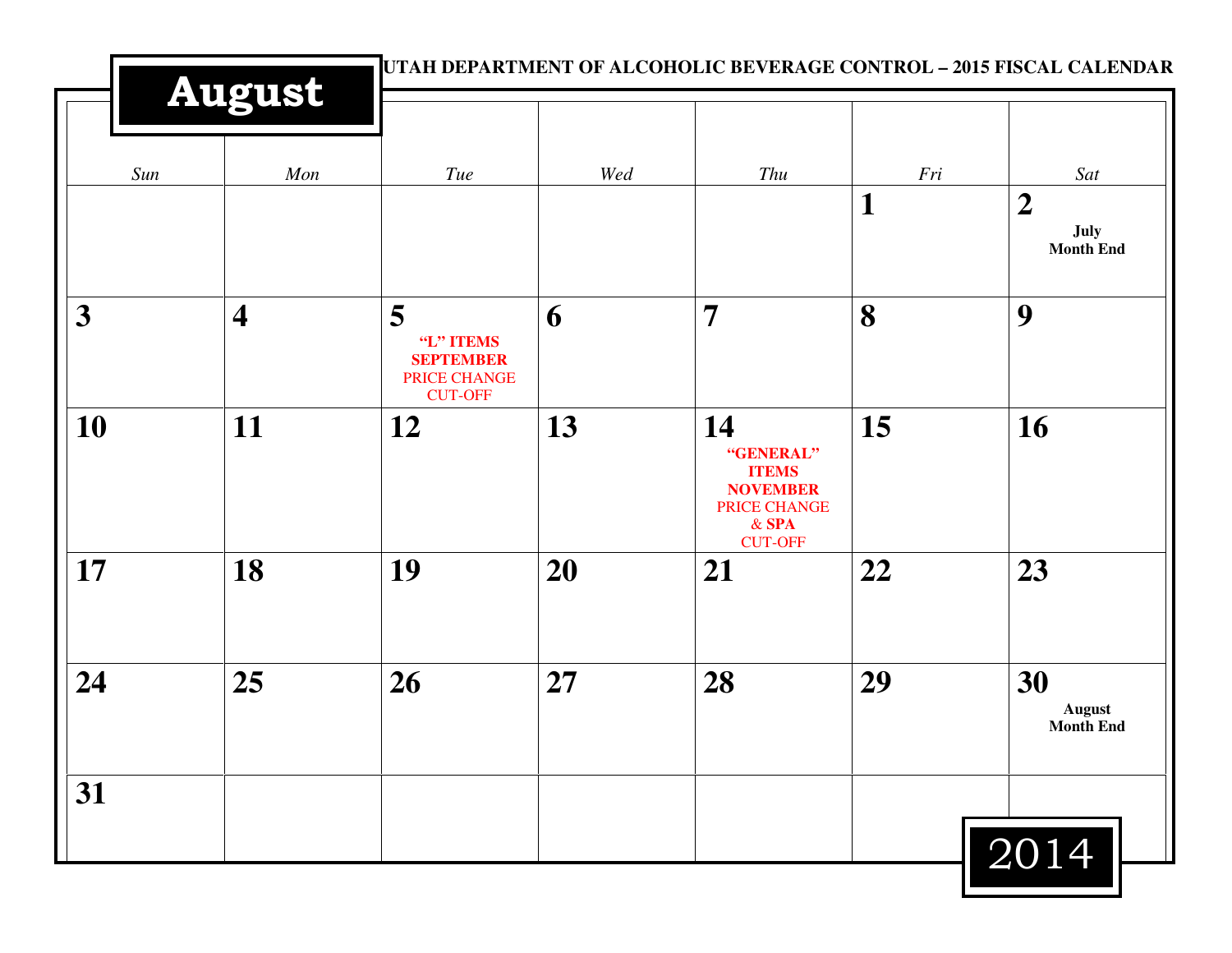|     |                            |                         |                                                                                                 | Thu                                                   |          |                                     |
|-----|----------------------------|-------------------------|-------------------------------------------------------------------------------------------------|-------------------------------------------------------|----------|-------------------------------------|
| Sun | Mon<br>1<br><b>Holiday</b> | Tue<br>$\boldsymbol{2}$ | Wed<br>$\overline{\mathbf{3}}$<br>"L" ITEMS<br><b>OCTOBER</b><br>PRICE CHANGE<br><b>CUT-OFF</b> | $\overline{\mathbf{4}}$                               | Fri<br>5 | Sat<br>6                            |
| 7   | 8                          | 9                       | <b>10</b>                                                                                       | 11<br><b>DECEMBER</b><br><b>SPA</b><br><b>CUT-OFF</b> | 12       | 13                                  |
| 14  | 15                         | 16                      | 17                                                                                              | 18                                                    | 19       | 20                                  |
| 21  | 22                         | 23                      | 24                                                                                              | 25                                                    | 26       | 27<br>September<br><b>Month End</b> |
| 28  | 29                         | 30                      |                                                                                                 |                                                       |          |                                     |
|     |                            |                         |                                                                                                 |                                                       |          |                                     |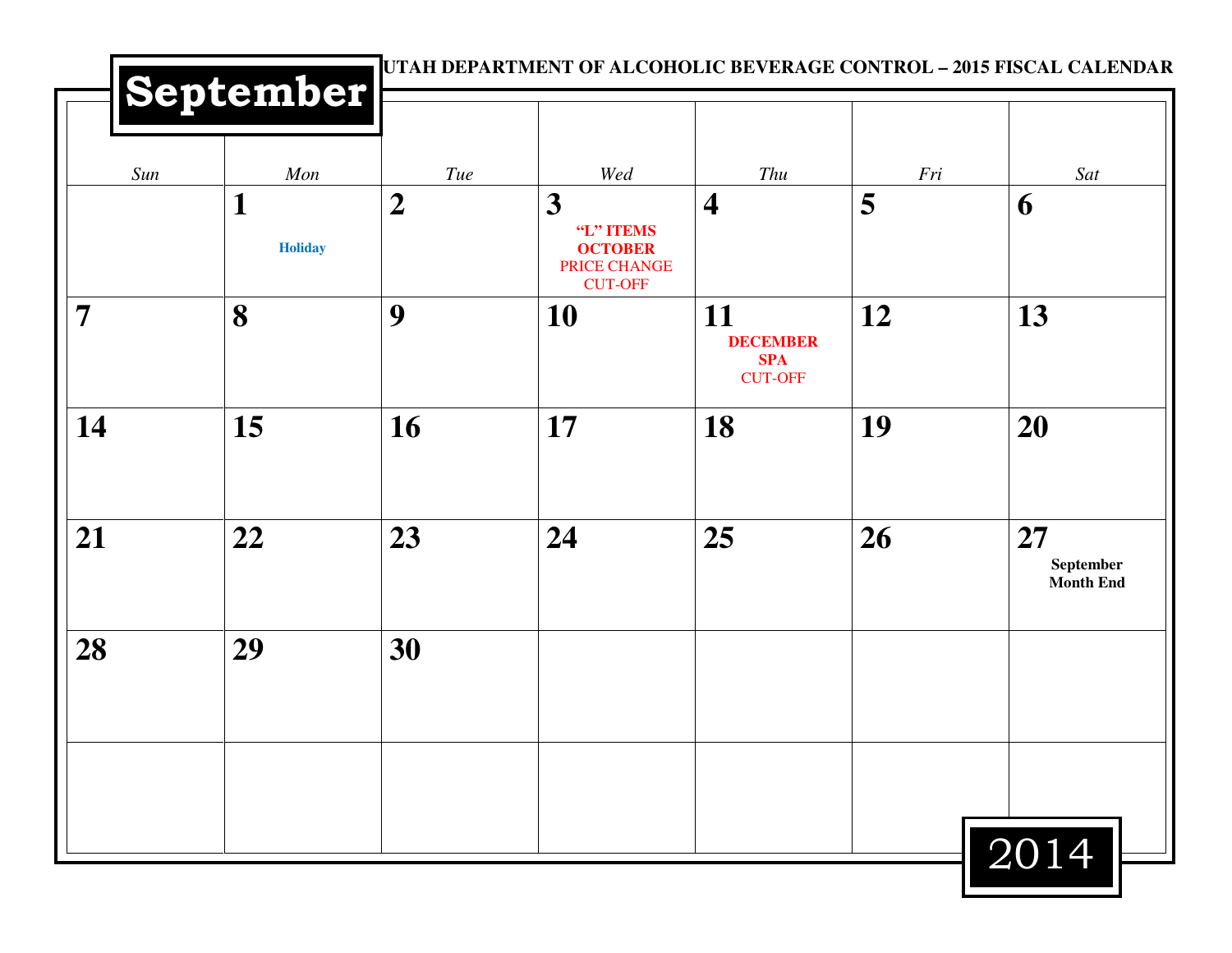|     | October              |                                                                                  | UTAH DEPARTMENT OF ALCOHOLIC BEVERAGE CONTROL - 2015 FISCAL CALENDAR |                                                      |          |                                |
|-----|----------------------|----------------------------------------------------------------------------------|----------------------------------------------------------------------|------------------------------------------------------|----------|--------------------------------|
| Sun | Mon                  | <b>Tue</b>                                                                       | Wed<br>1                                                             | Thu<br>$\boldsymbol{2}$                              | Fri<br>3 | Sat<br>$\overline{\mathbf{4}}$ |
|     |                      |                                                                                  |                                                                      |                                                      |          |                                |
| 5   | 6                    | $\overline{7}$<br>"L" ITEMS<br><b>NOVEMBER</b><br>PRICE CHANGE<br><b>CUT-OFF</b> | 8                                                                    | 9                                                    | 10       | 11                             |
| 12  | 13<br><b>Holiday</b> | 14                                                                               | 15                                                                   | 16<br><b>JANUARY</b><br><b>SPA</b><br><b>CUT-OFF</b> | 17       | 18                             |
| 19  | 20                   | 21                                                                               | 22                                                                   | 23                                                   | 24       | 25                             |
| 26  | 27                   | 28                                                                               | 29                                                                   | 30                                                   | 31       |                                |
|     |                      |                                                                                  |                                                                      |                                                      |          |                                |
|     |                      |                                                                                  |                                                                      |                                                      |          | 2014                           |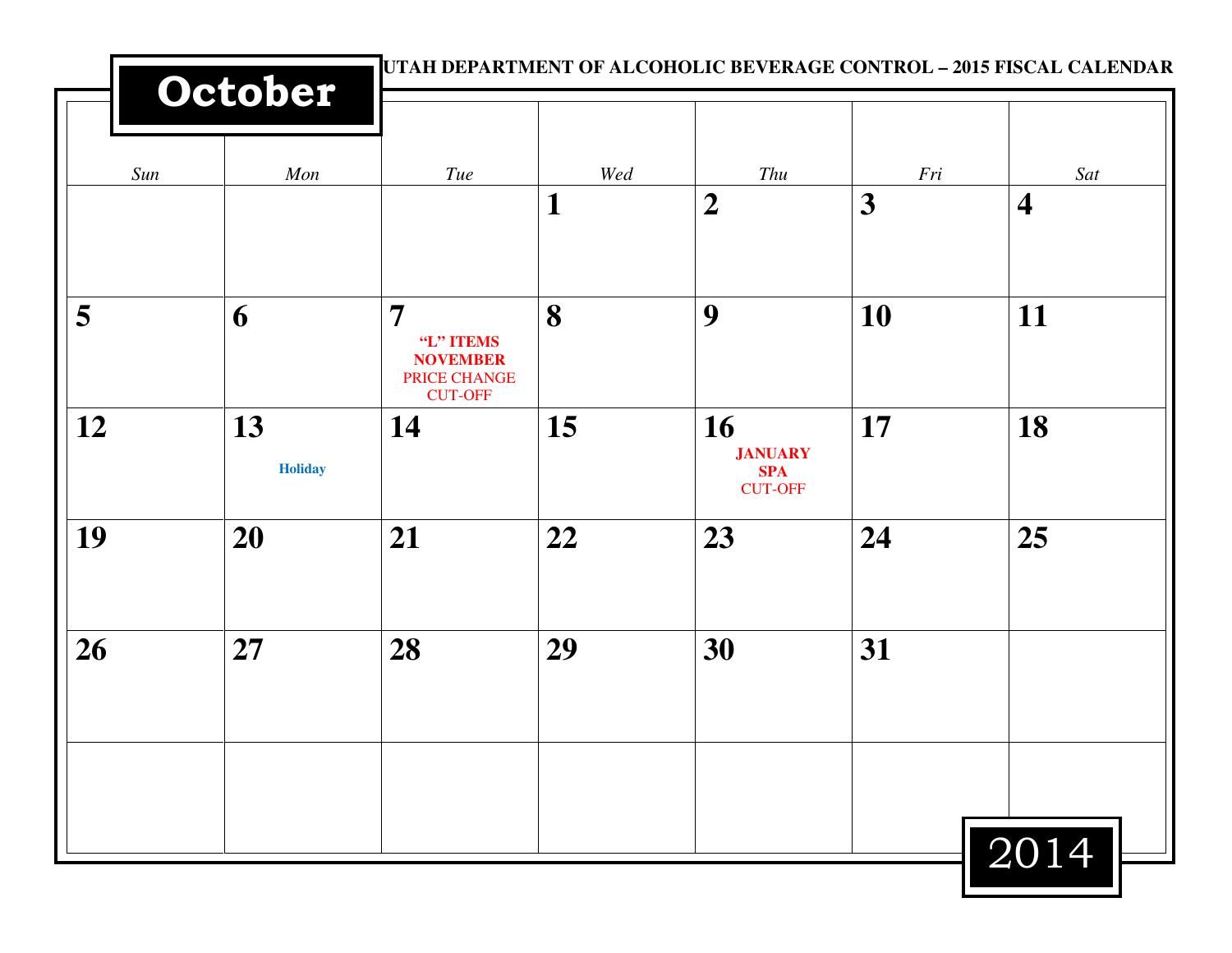|                  | November |                                                                                           |     | UTAH DEPARTMENT OF ALCOHOLIC BEVERAGE CONTROL - 2015 FISCAL CALENDAR                            |                |                                    |
|------------------|----------|-------------------------------------------------------------------------------------------|-----|-------------------------------------------------------------------------------------------------|----------------|------------------------------------|
| Sun              | Mon      | Tue                                                                                       | Wed | Thu                                                                                             | Fri            | Sat<br>1                           |
|                  |          |                                                                                           |     |                                                                                                 |                | October<br><b>Month End</b>        |
| $\boldsymbol{2}$ | 3        | $\overline{\mathbf{4}}$<br>"L" ITEMS<br><b>DECEMBER</b><br>PRICE CHANGE<br><b>CUT-OFF</b> | 5   | 6                                                                                               | $\overline{7}$ | 8                                  |
| 9                | 10       | <b>11</b><br><b>Holiday</b>                                                               | 12  | 13<br>"GENERAL"<br><b>ITEMS</b><br><b>FEBRUARY</b><br>PRICE CHANGE<br>$&$ SPA<br><b>CUT-OFF</b> | 14             | 15                                 |
| 16               | 17       | 18                                                                                        | 19  | <b>20</b>                                                                                       | 21             | 22                                 |
| 23               | 24       | 25                                                                                        | 26  | <b>27</b><br><b>Holiday</b>                                                                     | 28             | 29<br>November<br><b>Month End</b> |
| 30               |          |                                                                                           |     |                                                                                                 |                | 2014                               |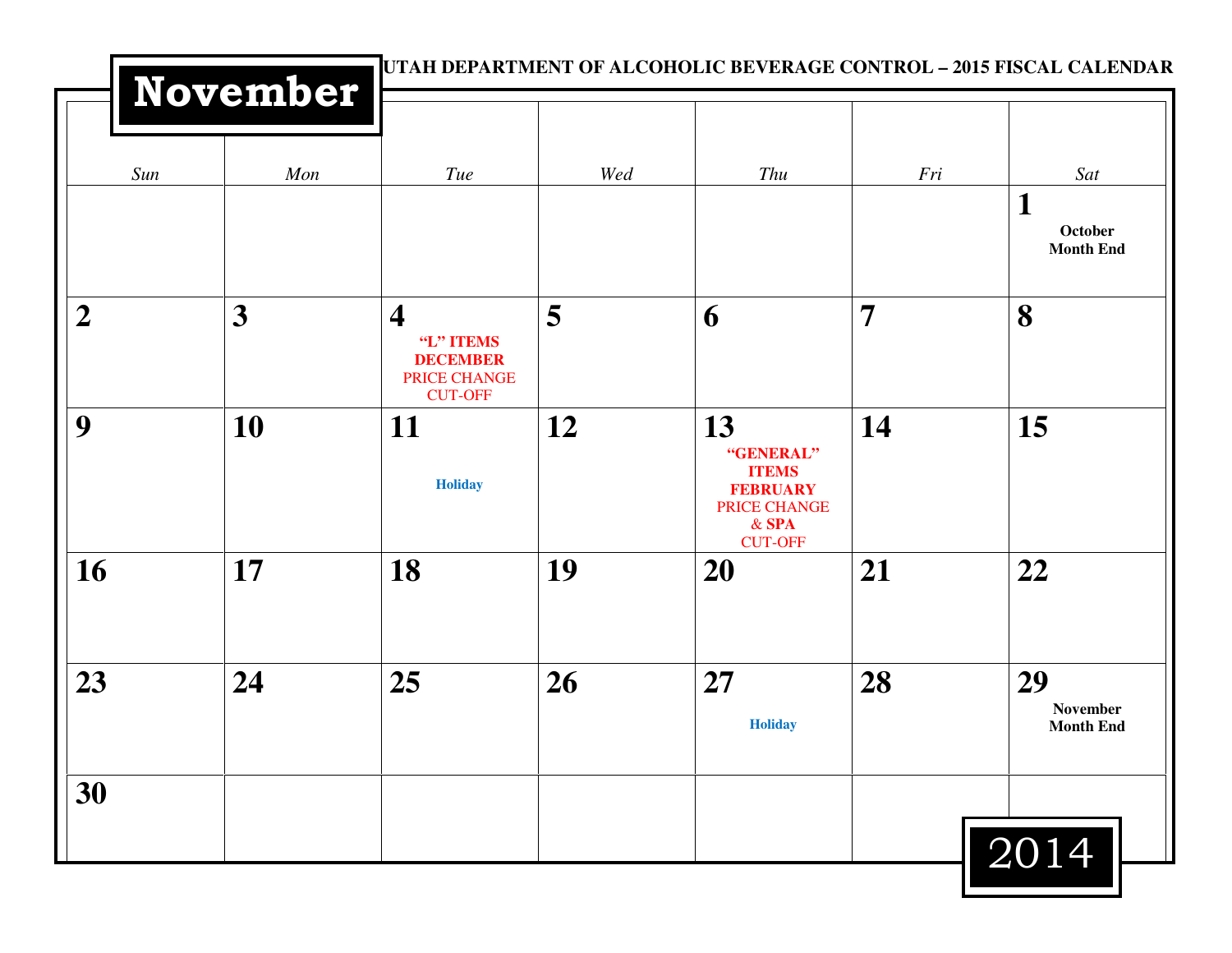|                | December |                                                                                   |                         |                                                    |     | UTAH DEPARTMENT OF ALCOHOLIC BEVERAGE CONTROL - 2015 FISCAL CALENDAR |
|----------------|----------|-----------------------------------------------------------------------------------|-------------------------|----------------------------------------------------|-----|----------------------------------------------------------------------|
| Sun            | Mon      | Tue                                                                               | Wed                     | Thu                                                | Fri | Sat                                                                  |
|                | 1        | $\boldsymbol{2}$<br>"L" ITEMS<br><b>JANUARY</b><br>PRICE CHANGE<br><b>CUT-OFF</b> | $\overline{\mathbf{3}}$ | $\overline{\mathbf{4}}$                            | 5   | 6                                                                    |
| $\overline{7}$ | 8        | 9                                                                                 | 10                      | 11<br><b>MARCH</b><br><b>SPA</b><br><b>CUT-OFF</b> | 12  | 13                                                                   |
| 14             | 15       | 16                                                                                | 17                      | 18                                                 | 19  | 20                                                                   |
| 21             | 22       | 23                                                                                | 24                      | 25<br><b>Holiday</b>                               | 26  | 27<br><b>December</b><br><b>Month End</b>                            |
| 28             | 29       | 30                                                                                | 31                      |                                                    |     |                                                                      |
|                |          |                                                                                   |                         |                                                    |     | 2014                                                                 |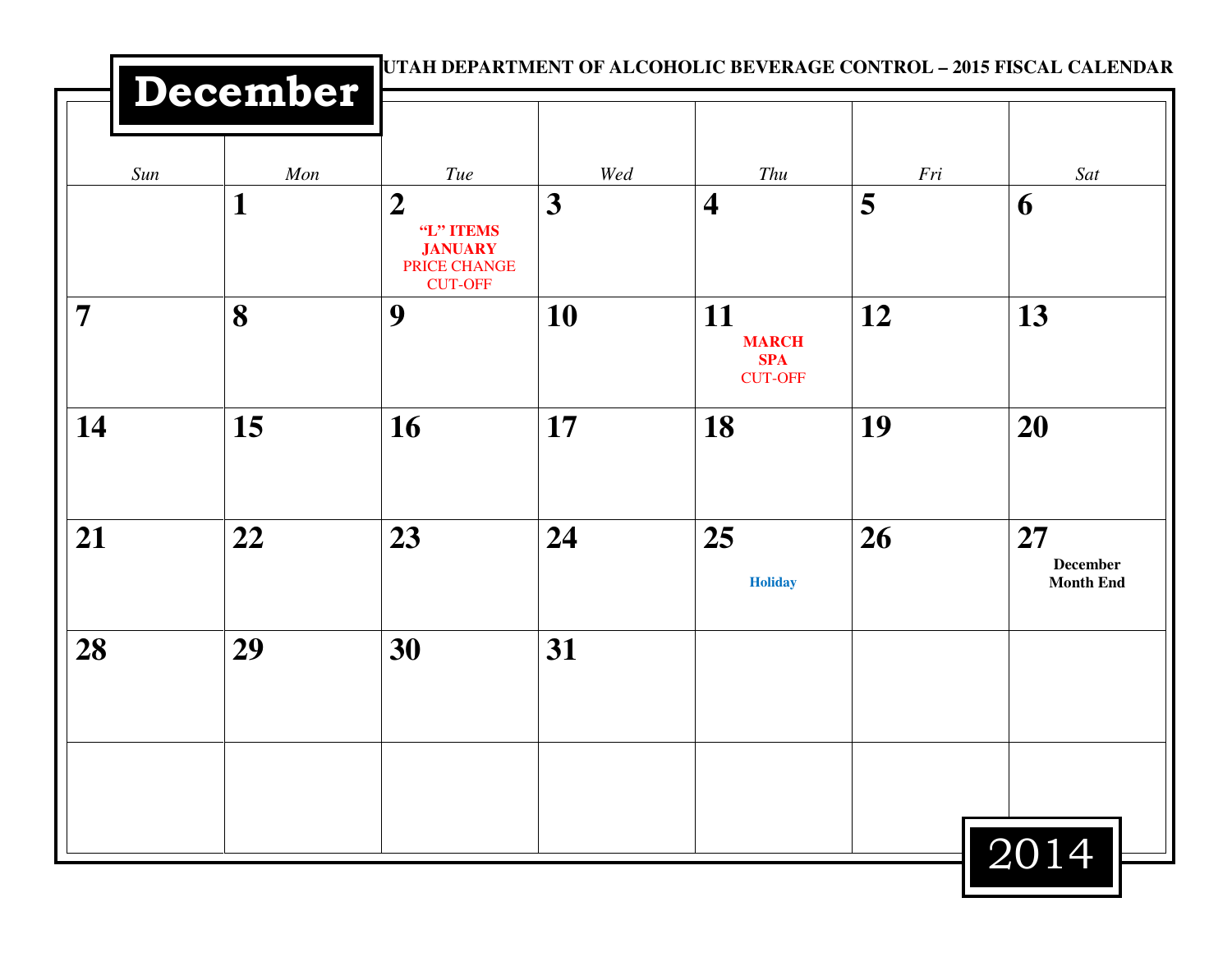|                          | January              |                                                                     |                | UTAH DEPARTMENT OF ALCOHOLIC BEVERAGE CONTROL - 2015 FISCAL CALENDAR |                  |                                          |  |
|--------------------------|----------------------|---------------------------------------------------------------------|----------------|----------------------------------------------------------------------|------------------|------------------------------------------|--|
| Sun                      | Mon                  | Tue                                                                 | Wed            | Thu                                                                  | Fri              | Sat                                      |  |
|                          |                      |                                                                     |                | $\mathbf{1}$<br><b>Holiday</b>                                       | $\boldsymbol{2}$ | $\overline{\mathbf{3}}$                  |  |
| $\overline{\mathcal{A}}$ | 5                    | 6<br>"L" ITEMS<br><b>FEBRUARY</b><br>PRICE CHANGE<br><b>CUT-OFF</b> | $\overline{7}$ | 8                                                                    | 9                | 10                                       |  |
| 11                       | 12                   | 13                                                                  | 14             | 15<br><b>APRIL</b><br><b>SPA</b><br><b>CUT-OFF</b>                   | 16               | 17                                       |  |
| 18                       | 19<br><b>Holiday</b> | 20                                                                  | 21             | 22                                                                   | 23               | 24                                       |  |
| 25                       | 26                   | 27                                                                  | 28             | 29                                                                   | 30               | 31<br><b>January</b><br><b>Month End</b> |  |
|                          |                      |                                                                     |                |                                                                      |                  | 2015                                     |  |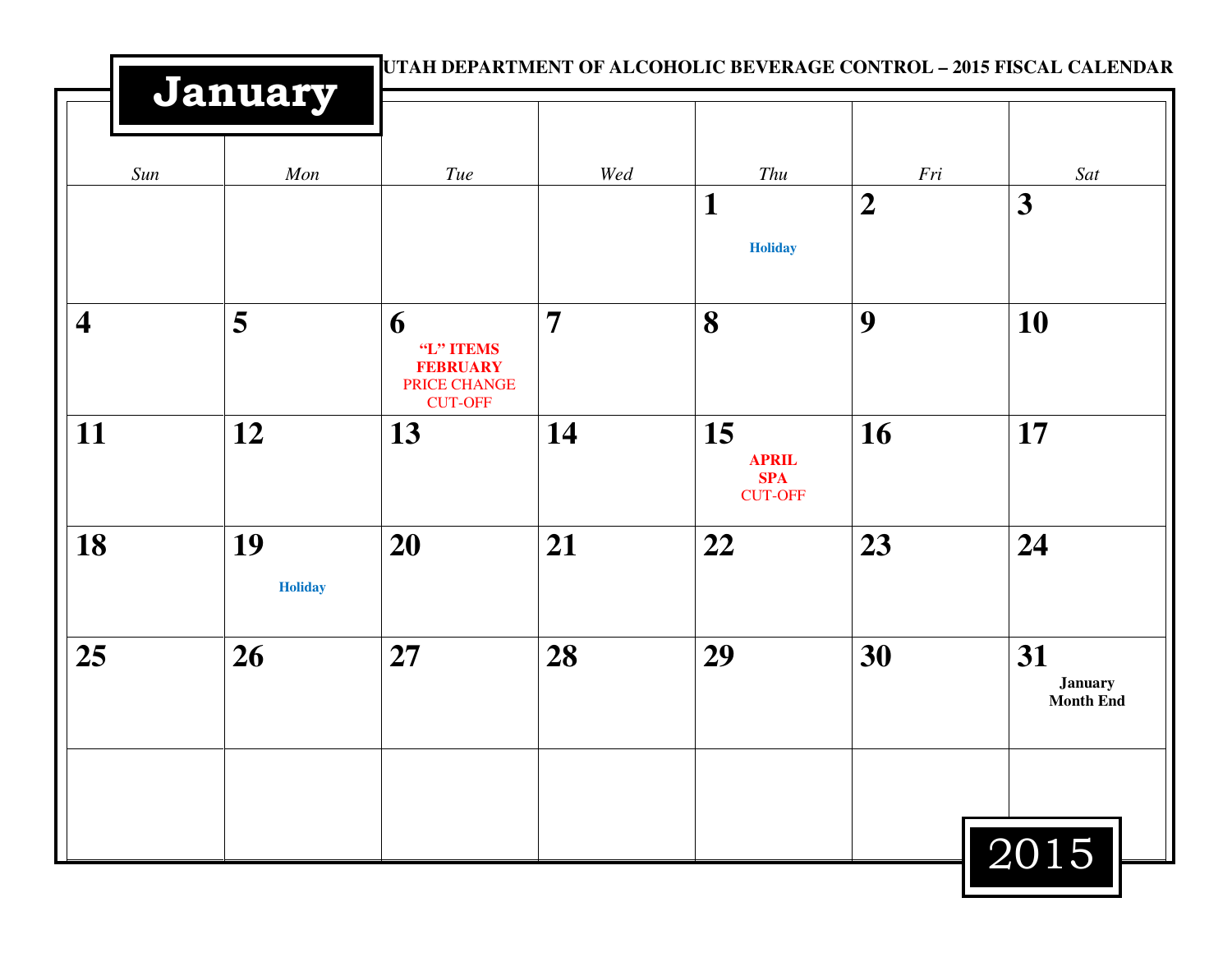|     | February             |                                                                  |                         | UTAH DEPARTMENT OF ALCOHOLIC BEVERAGE CONTROL - 2015 FISCAL CALENDAR                       |     |                                    |
|-----|----------------------|------------------------------------------------------------------|-------------------------|--------------------------------------------------------------------------------------------|-----|------------------------------------|
| Sun | Mon                  | Tue                                                              | Wed                     | Thu                                                                                        | Fri | Sat                                |
| 1   | $\boldsymbol{2}$     | 3<br>"L" ITEMS<br><b>MARCH</b><br>PRICE CHANGE<br><b>CUT-OFF</b> | $\overline{\mathbf{4}}$ | 5                                                                                          | 6   | $\overline{7}$                     |
| 8   | 9                    | 10                                                               | 11                      | 12<br>"GENERAL"<br><b>ITEMS</b><br><b>MAY</b><br>PRICE CHANGE<br>$&$ SPA<br><b>CUT-OFF</b> | 13  | 14                                 |
| 15  | 16<br><b>Holiday</b> | 17                                                               | 18                      | 19                                                                                         | 20  | 21                                 |
| 22  | 23                   | 24                                                               | 25                      | 26                                                                                         | 27  | 28<br>February<br><b>Month End</b> |
|     |                      |                                                                  |                         |                                                                                            |     | 2015                               |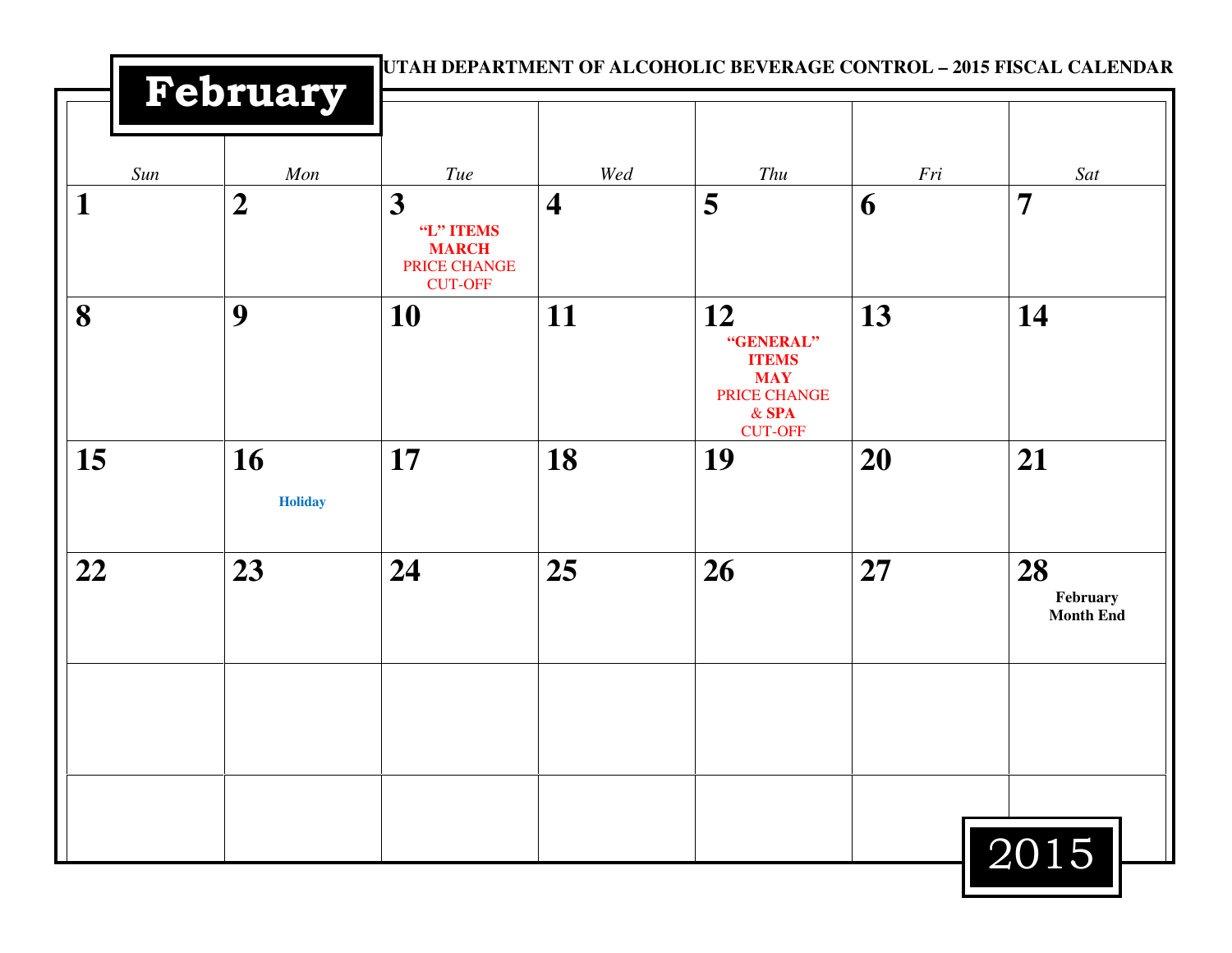| <b>March</b> |                | UTAH DEPARTMENT OF ALCOHOLIC BEVERAGE CONTROL - 2015 FISCAL CALENDAR |                         |                                                   |     |                                 |  |
|--------------|----------------|----------------------------------------------------------------------|-------------------------|---------------------------------------------------|-----|---------------------------------|--|
| Sun          | Mon            | <b>Tue</b>                                                           | Wed                     | Thu                                               | Fri | Sat                             |  |
| 1            | $\overline{2}$ | 3<br>"L" ITEMS<br><b>APRIL</b><br>PRICE CHANGE<br><b>CUT-OFF</b>     | $\overline{\mathbf{4}}$ | 5                                                 | 6   | $\overline{7}$                  |  |
| 8            | 9              | 10                                                                   | 11                      | 12<br><b>JUNE</b><br><b>SPA</b><br><b>CUT-OFF</b> | 13  | 14                              |  |
| 15           | 16             | 17                                                                   | 18                      | 19                                                | 20  | 21                              |  |
| 22           | 23             | 24                                                                   | 25                      | 26                                                | 27  | 28<br>March<br><b>Month End</b> |  |
| 29           | 30             | 31                                                                   |                         |                                                   |     |                                 |  |
|              |                |                                                                      |                         |                                                   |     | 2015                            |  |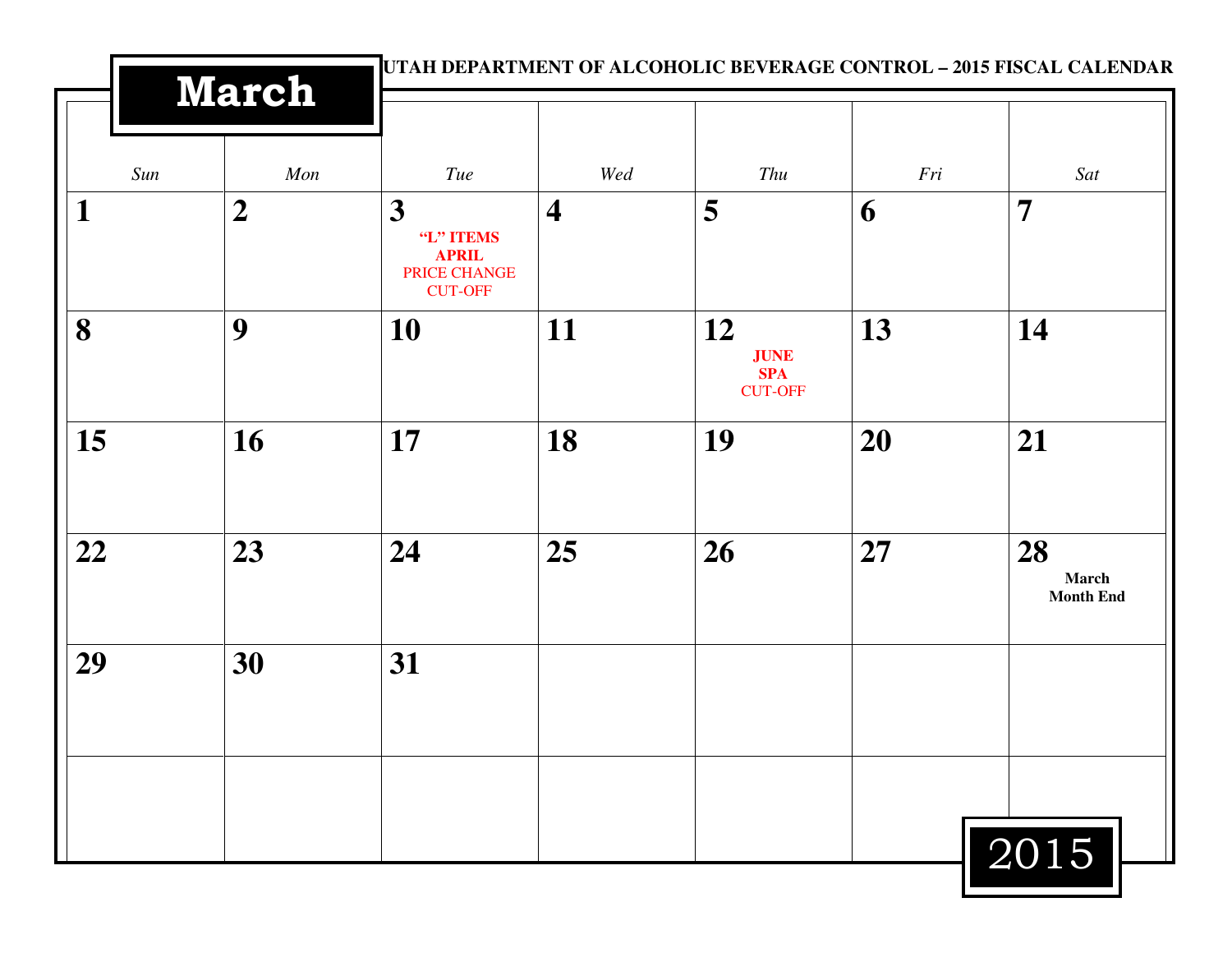|     | April |                                                                             |     | UTAH DEPARTMENT OF ALCOHOLIC BEVERAGE CONTROL - 2015 FISCAL CALENDAR |     |                         |
|-----|-------|-----------------------------------------------------------------------------|-----|----------------------------------------------------------------------|-----|-------------------------|
| Sun | Mon   | Tue                                                                         | Wed | Thu                                                                  | Fri | Sat                     |
|     |       |                                                                             | 1   | $\boldsymbol{2}$                                                     | 3   | $\overline{\mathbf{4}}$ |
| 5   | 6     | $\overline{7}$<br>"L" ITEMS<br><b>MAY</b><br>PRICE CHANGE<br><b>CUT-OFF</b> | 8   | 9                                                                    | 10  | 11                      |
| 12  | 13    | 14                                                                          | 15  | 16<br><b>JULY</b><br><b>SPA</b><br><b>CUT-OFF</b>                    | 17  | 18                      |
| 19  | 20    | 21                                                                          | 22  | 23                                                                   | 24  | 25                      |
| 26  | 27    | 28                                                                          | 29  | 30                                                                   |     |                         |
|     |       |                                                                             |     |                                                                      |     |                         |
|     |       |                                                                             |     |                                                                      |     | 2015                    |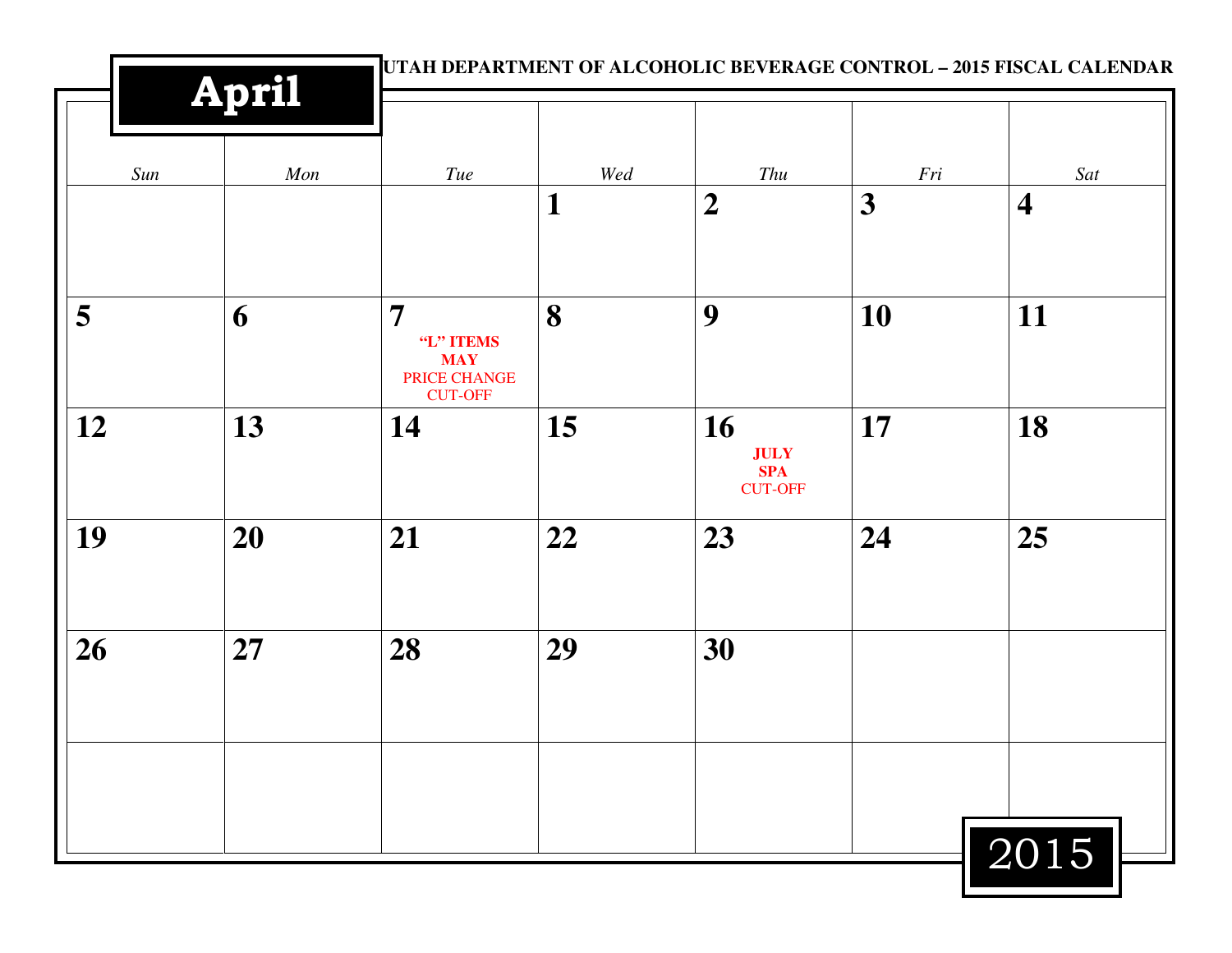|     | <b>May</b>              |                                                                 |     |                                                                                               |              | UTAH DEPARTMENT OF ALCOHOLIC BEVERAGE CONTROL - 2015 FISCAL CALENDAR |  |
|-----|-------------------------|-----------------------------------------------------------------|-----|-----------------------------------------------------------------------------------------------|--------------|----------------------------------------------------------------------|--|
| Sun | Mon                     | Tue                                                             | Wed | Thu                                                                                           | Fri          | Sat                                                                  |  |
|     |                         |                                                                 |     |                                                                                               | $\mathbf{1}$ | $\boldsymbol{2}$<br>April<br><b>Month End</b>                        |  |
| 3   | $\overline{\mathbf{4}}$ | 5<br>"L" ITEMS<br><b>JUNE</b><br>PRICE CHANGE<br><b>CUT-OFF</b> | 6   | $\overline{7}$                                                                                | 8            | 9                                                                    |  |
| 10  | 11                      | 12                                                              | 13  | 14<br>"GENERAL"<br><b>ITEMS</b><br><b>AUGUST</b><br>PRICE CHANGE<br>$&$ SPA<br><b>CUT-OFF</b> | 15           | 16                                                                   |  |
| 17  | 18                      | 19                                                              | 20  | 21                                                                                            | 22           | 23                                                                   |  |
| 24  | 25<br><b>Holiday</b>    | 26                                                              | 27  | 28                                                                                            | 29           | 30<br><b>May</b><br><b>Month End</b>                                 |  |
| 31  |                         |                                                                 |     |                                                                                               |              |                                                                      |  |